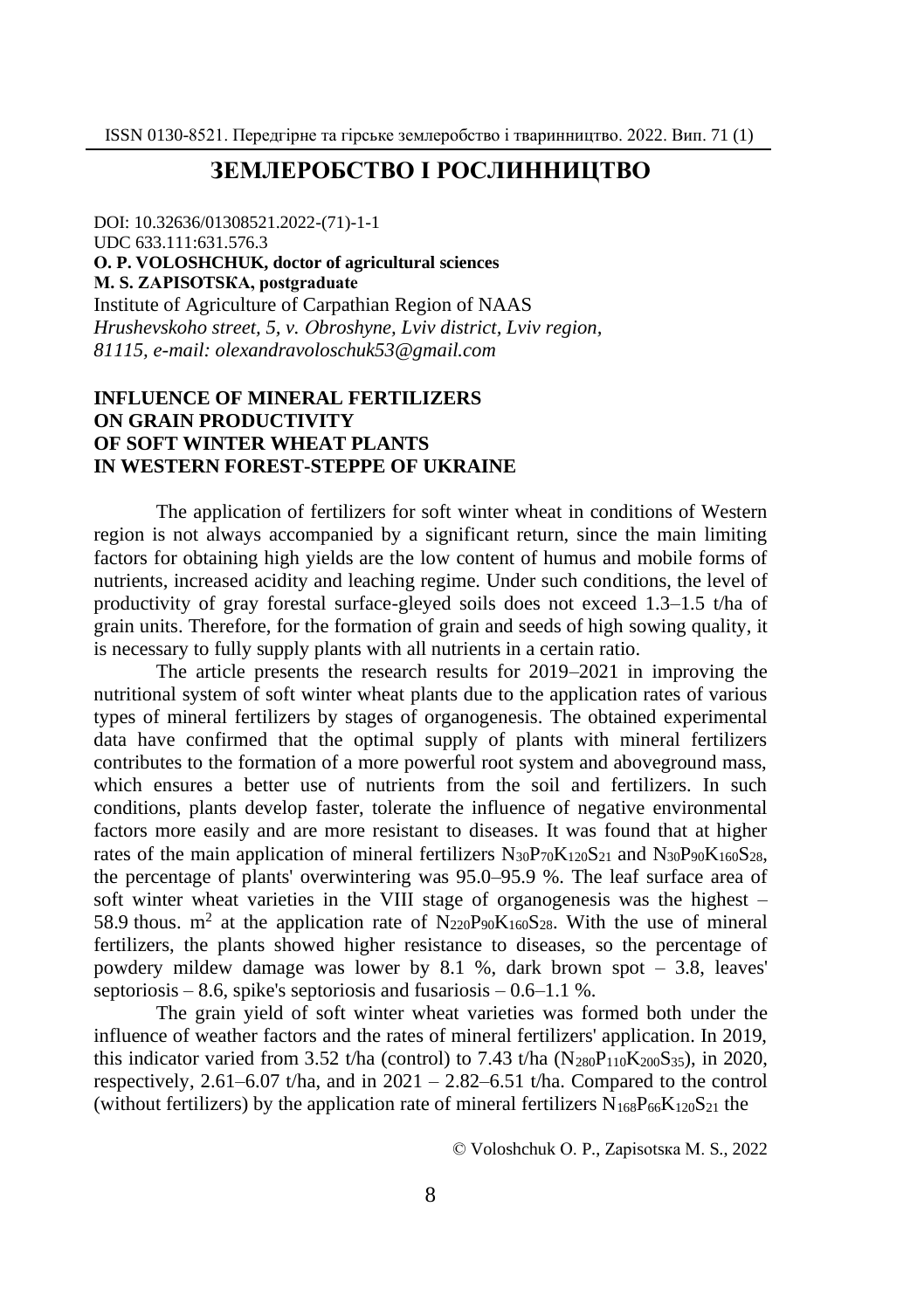varieties formed a significantly higher grain yield – 1.66 t/ha, by  $N_{224}P_{88}K_{160}S_{28}$  – 2.75 t/ha and by  $N_{280}P_{110}K_{200}S_{35} - 3.69$  t/ha.

**Key words:** soft winter wheat, variety, rate of mineral fertilizers, plants' overwintering, leaf surface area, disease resistance, grain yield.

### **Волощук О. П., Запісоцька М. C.**

Інститут сільського господарства Карпатського регіону НААН

### **Вплив мінеральних добрив на зернову продуктивність рослин пшениці м'якої озимої в Західному Лісостепу України**

Внесення добрив під пшеницю м'яку озиму в умовах Західного регіону не завжди супроводжується значною віддачею, оскільки основними лімітуючими чинниками отримання високих урожаїв залишаються низький вміст гумусу та рухомих форм поживних речовин, підвищена кислотність та промивний режим. За таких умов рівень продуктивності сірих лісових поверхнево оглеєних ґрунтів не перевищує 1,3–1,5 т/га зернових одиниць. Тому для формування зерна і насіння високих посівних якостей потрібне повне забезпечення рослин усіма елементами живлення в певному співвідношенні.

Подано результати досліджень за 2019–2021 рр. з удосконалення системи живлення рослин пшениці м'якої озимої за рахунок норм внесення різних видів мінеральних добрив в етапах органогенезу. Одержані експериментальні дані підтвердили, що оптимальне забезпечення рослин мінеральними добривами сприяє формуванню більш потужної кореневої системи та надземної маси, а це забезпечує краще використання елементів живлення з ґрунту та добрив. За таких умов рослини швидше розвиваються, легше переносять вплив негативних чинників зовнішнього середовища та більш стійкі до захворювань. Встановлено, що за вищих норм основного внесення мінеральних добрив  $N_{30}P_{70}K_{120}S_{21}$  і  $N_{30}P_{90}K_{160}S_{28}$  відсоток перезимівлі рослин становив 95,0–95,9 %. Площа листкової поверхні сортів пшениці м'якої озимої в VIII етапі органогенезу була найвищою – 58,9 тис. м<sup>2</sup> за норми  $N_{220}P_{90}K_{160}S_{28}$  з поетапним внесенням азоту. Із застосуванням мінеральних добрив рослини проявляли вищу стійкість до хвороб, тому відсоток ураження борошнистою росою був нижчим на 8,1 %, темно-бурою плямистістю – 3,8, септоріозом листя – 8,6, сепроріозом і фузаріозом колоса –  $0,6-1,1$  %.

Урожайність зерна сортів пшениці м'якої озимої формувалася як під впливом погодних факторів, так і норм внесення мінеральних добрив. У 2019 р. цей показник варіював від 3,52 т/га (контроль) до 7,43 т/га (N280Р110К200S35), у 2020 р. ‒ відповідно 2,61–6,07 т/га, а в 2021 р. – 2,82– 6,51 т/га. Порівняно з контролем (без добрив) за норми внесення мінеральних добрив N168Р66К120S<sup>21</sup> сорти сформували достовірно вищу врожайність зерна на 1,66 т/га, за N<sub>224</sub>P<sub>88</sub>K<sub>160</sub>S<sub>28</sub> – на 2,75 і N<sub>280</sub>P<sub>110</sub>K<sub>200</sub>S<sub>35</sub> – на 3,69 т/га.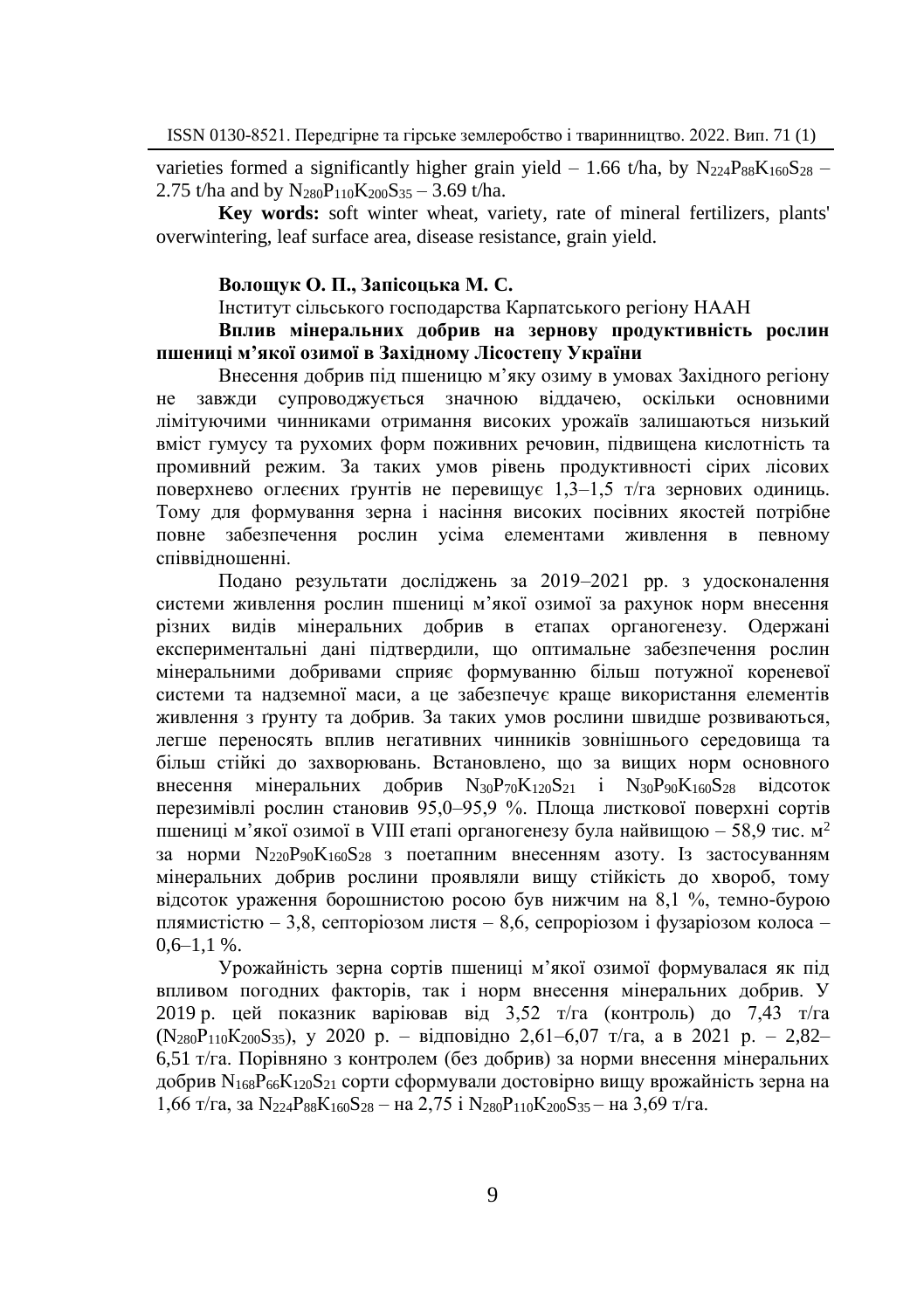**Ключові слова:** пшениця м'яка озима, сорт, норма мінеральних добрив, перезимівля рослин, площа листкової поверхні, стійкість до хвороб, урожайність зерна.

**Introduction.** Rational or scientifically sound use of mineral fertilizers remains an effective factor in guaranteed and efficient production of agricultural products in various forms of management. According to the FAO, by the proper application of mineral fertilizers you can get 30-40% increase in yield [6, 9, 25, 28].

In developed countries with a high level of mineral fertilizers, the yield of leading cereals is 3–6 times higher than in developing countries [3].

Soils with good physical and agrochemical properties, rich in easily accessible forms of nutrients, are necessary for the manifestation of high potential of winter wheat. Among all the nutrients necessary for plant growth and development, the main role belongs to nitrogen, phosphorus and potassium, each of which performs a special physiological function in plant nutrition and can not be replaced by others [13, 29, 21, 27].

The manufacturability of the variety and its ability to withstand adverse growing conditions without loss of genetic potential is due to various factors, among which the feeding system occupies a special place [10, 11, 15, 22].

A large number of studied agricultural measures, other than those involved in traditional cultivation technology, indicate that there are still unexhausted reserves in increasing the gross grain harvest of soft winter wheat. Often weather conditions are unfavorable, so there is a need for targeted selection of agricultural techniques that would not reduce the natural adaptive properties of plants and from provision of plants with mineral nutrients throughout the growing season depends yield and quality of products [1, 2, 7, 14, 18, 26, 30].

Intensive varieties are characterized by higher requirements for nutritional conditions and only with a full and balanced supply of nutrients can fully realize their genetic potential [5].

Studies of recent years, as well as the practice of growing winter wheat by intensive technology have shown that to obtain the maximum yield of high quality grain, at high doses of fertilizers requires a predominance of nitrogen:  $1.5:1:1$ . The need for high doses of nitrogen is due to high removal of nitrogen from the soil, which exceeds  $3-4$  times the removal of phosphorus [4, 12, 17, 23].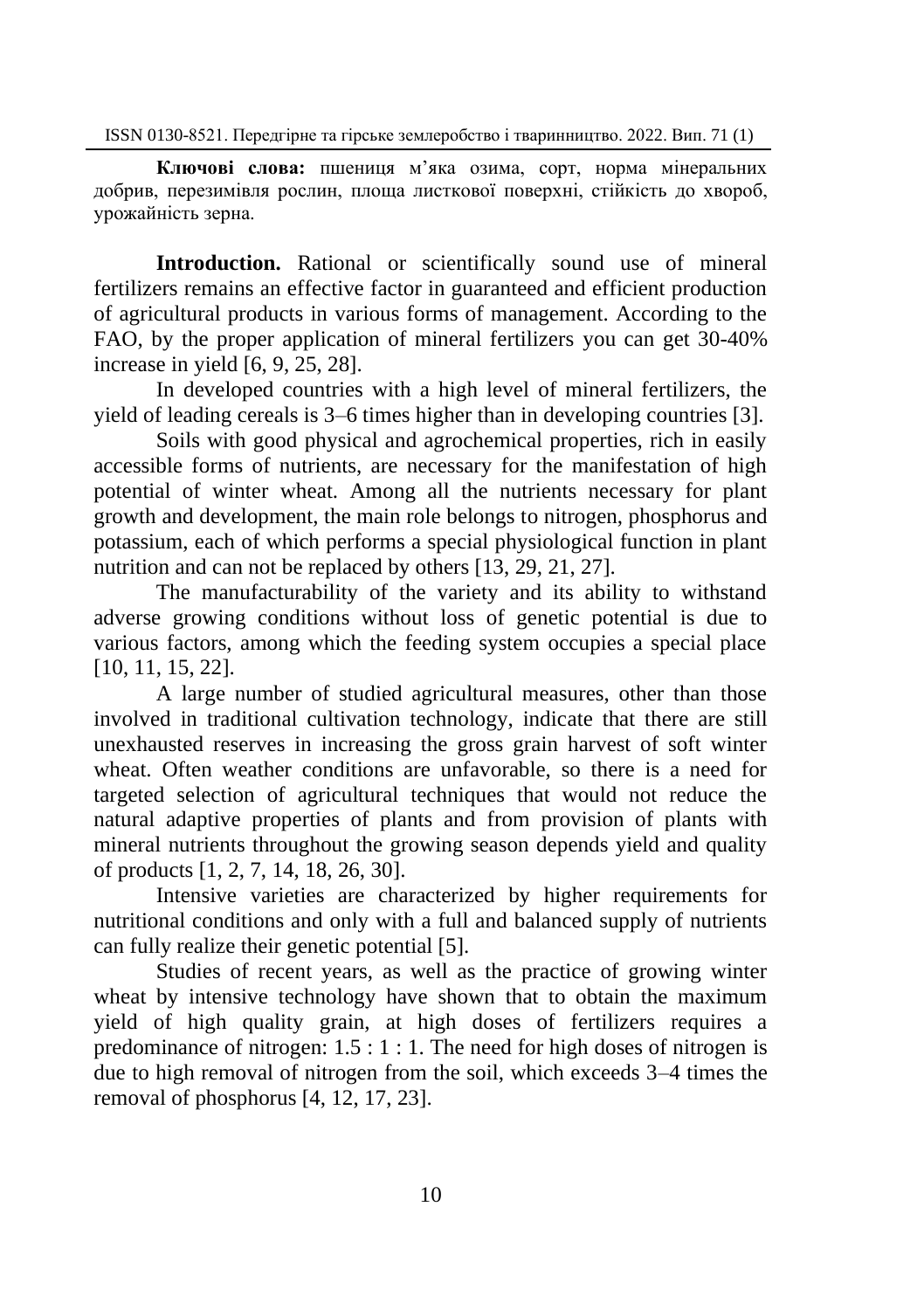According to the Myronivka Institute of Wheat named after V. M. Remeslo NAAS, the best ratio of nutrients  $N : P : K$  is  $1.5 : 1 : 1$ . The same ratio is recommended for the regions of Western Ukraine [8].

The aim of our research was to identify the reaction of soft winter wheat varieties on the level of plants' mineral nutrition in order to form a yield of 5-6 t/ha of high sowing qualities seed.

**Materials and methods.** Field experiments were carried out in the crop rotation of Department of Seed Production and Seed Science of the Institute of Agriculture of the Carpathian Region of NAAS during 2019- 2021.

The object of research were varieties included in the Register of Plant Varieties suitable for distribution in Ukraine in 2018–2019, in particular: Trudivnytsia myronivska (control), MWI Vyshyvanka (Myronivskyi Wheat Institute named after V. M. Remeslo NAAS); Hraciia bilotserkivska, Kvitka poliv (Bila Tserkva SSES of Institute of bioenergetic crops and sugar beets NAAS); Vodohray, Spivanka poliska (National Research Center "Institute of Agriculture of NAAS of Ukraine").

The total area of research site – 60 m<sup>2</sup>, accounting area – 50 m<sup>2</sup>. Placement of options – systematic, repetition – triple.

The soil of the experimental plots is gray forestal surface-gleyed, light-loamy, characterized by the following indicators: humus content (according to Tyurin) – 1.7%, amount of absorbed bases – 13.7 mg-eq per 100 g of soil, alkaline-hydrolyzed nitrogen (according to Cornfield) – 89.6 mg/kg of soil, mobile phosphorus and exchangeable potassium (according to Kirsanov) –  $69.5$  and  $68.0$  mg/kg of soil respectively. According to the gradation, such soil has a very low supply of nitrogen, medium – phosphorus and low – potassium. The reaction of the soil solution ( $pH<sub>salt</sub> 5.4$ ) – weakly acidic.

Agricultural techniques for growing winter wheat varieties are generally accepted for cultivation in this area. The predecessor is winter rape. The sowing period is 25.09–01.10. The sowing rate is 5.5 million germinated seeds/ha. Seed treatment – disinfectant vitavax 200 FF, 34 % v.s.k. (3.0 l/t). Protection of plants from weeds and diseases – herbicides: roundup, 48% (4.0 l/ha); granstar, 75% v.r.  $(0.025 \text{ g/ha})$ ; fungicide: falcon, k.e. (0.6 l/ha).

The scheme of the experiment included: 1 – control (without fertilizers), 2 – N<sub>168</sub>P<sub>66</sub>K<sub>120</sub>S<sub>21</sub>, 3 – N<sub>224</sub>P<sub>88</sub>K<sub>160</sub>S<sub>28</sub>, 4 – N<sub>280</sub>P<sub>110</sub>K<sub>200</sub>S<sub>35</sub>. Mineral fertilizers were applied in various forms, in particular: in all variants of the experiment we used a complex nitrogen-phosphoruspotassium fertilizer – nitroammophoska  $NPK_{8-19-29}(3S)$ .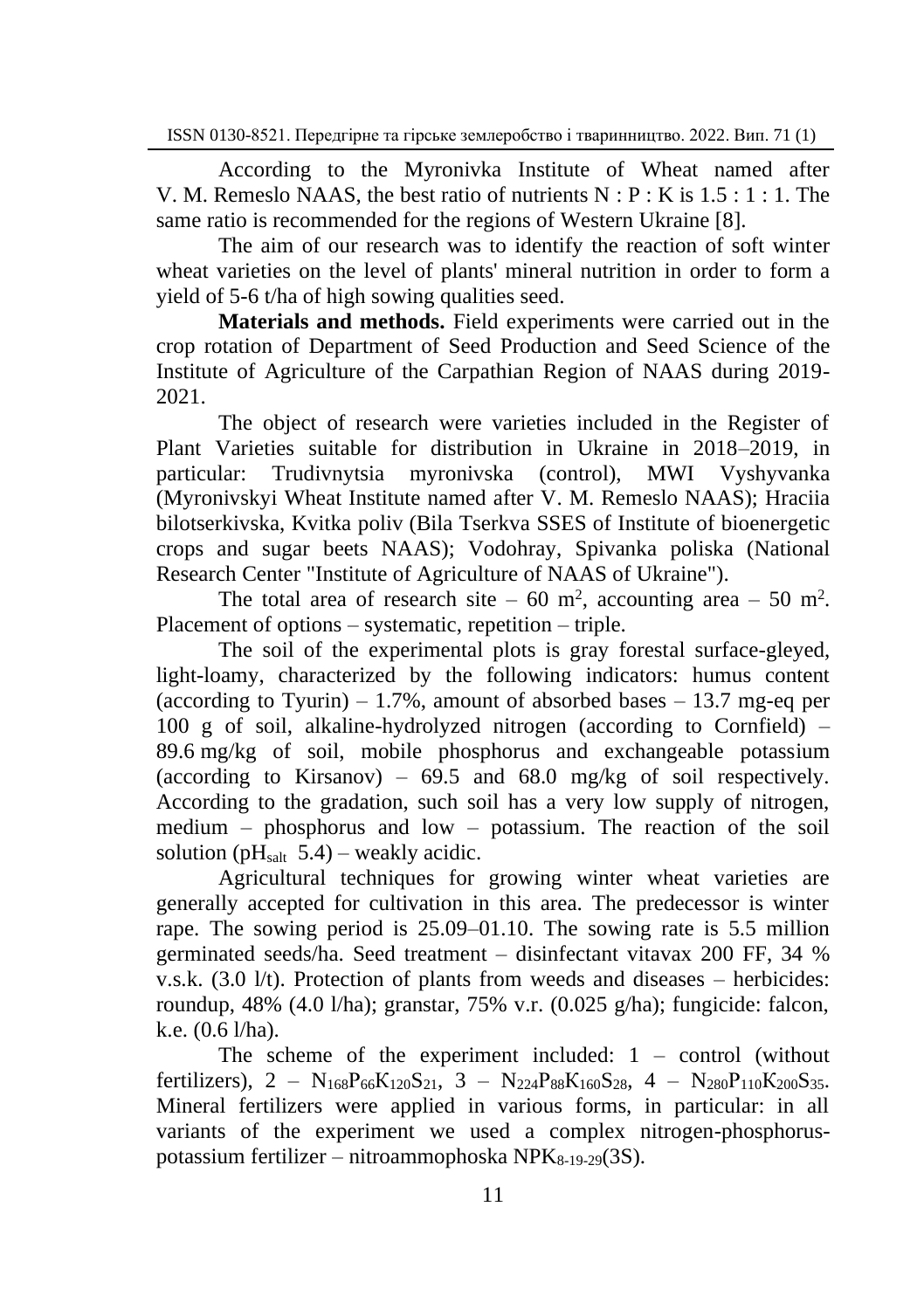1<sup>st</sup> variant of experiment N<sub>90</sub>P<sub>50</sub>K<sub>90</sub>S<sub>19</sub> – nitroammophoska NPK<sub>8-19</sub>.  $29(3S)$  (265 kg/ha) by cultivation; VVSN 20-22 (permafrost soil) – ammonium sulfate (50 kg/ha); VVSN 30-32 (entering the tube phase)  $$ ammonium nitrate (90 kg/ha); VVSN 37–49 (earing phase) – ammonium nitrate (80 kg/ha).

 $2<sup>nd</sup>$  variant of experiment  $N<sub>90</sub>P<sub>50</sub>K<sub>90</sub>S<sub>19</sub> - nitroammophoska NPK<sub>8-19</sub>$  $_{29}$  (3S) (370 kg/ha) by cultivation; VVSN 20-22 (permafrost soil) – ammonium sulfate (50 kg/ha) + ammonium nitrate (150 kg/ha); VVSN 30- 32 (entering the tube phase) – ammonium nitrate (130 kg/ha); VVSN 37–49 (earing phase) – ammonium nitrate (93 kg/ha);

3<sup>rd</sup> variant of experiment N<sub>90</sub>P<sub>50</sub>K<sub>90</sub>S<sub>19</sub> nitroammophoska NPK<sub>8-19-29</sub> (3S) (450 kg/ha) by cultivation; VVSN 20–22 (permafrost soil) – ammonium sulfate  $(60 \text{ kg/ha})$  + ammonium nitrate  $(190 \text{ kg/ha})$ ; VVSN 30– 32 (entering the tube phase) – ammonium nitrate (160 kg/ha); VVSN 37–49 (earing phase) – ammonium nitrate (150 kg/ha).

The research was conducted according to generally accepted methods: Omeliuta V. P., Grygorovych I. V., Chaban V. S. etc., 1986 [16]; Peterson N. V., Chernomyrdina T. O., Kuryliak E. K., 1993 [19]; Fursova G. K., Fursov D. I., Sergeeva V. V., 2004 [24]; Ushkarenko V. O. et al., 2013 [20].

**Results and discussion.** The winter period of 2018–2019 was marked by some variety. In January precipitation was 153%, and in February the air temperature was plus  $1.8 \degree C$  (up to long-term averages of 40 mm and  $-3.7$  °C). Overwintering of plant varieties depended on their development at the time of cessation of autumn vegetation, which was influenced by the level of nutrition in the studied variants of the experiment. Under the influence of sufficient supply of plants with mineral nutrition, winter hardiness of varieties increased. This contributed to the ability of plants to withstand prolonged exposure to subzero temperatures in a state of cessation of growth and deep dormancy, and as a result the plants became adapted to the cold (hardening). Freezing of plants was not observed, the percentage of overwintering was high and in the control was 91.7%. The best development of plants on variants with the application of mineral fertilizers contributed to the growth of this indicator by 3.1‒6.1%.

The winter period of 2019–2020 was abnormally warm. In December, the air temperature was  $2.7 \text{ °C}$  with a long-term average of 1.8 °C, in January – 0.7 °C (minus 4.6 °C), and in February minus 2.5 °C  $(-3.7 \degree C)$ . The amount of precipitation compared to long-term average was respectively 104 %, 71 and 162 %. Such favorable weather conditions and good plant development ensured a high percentage of overwintering plants.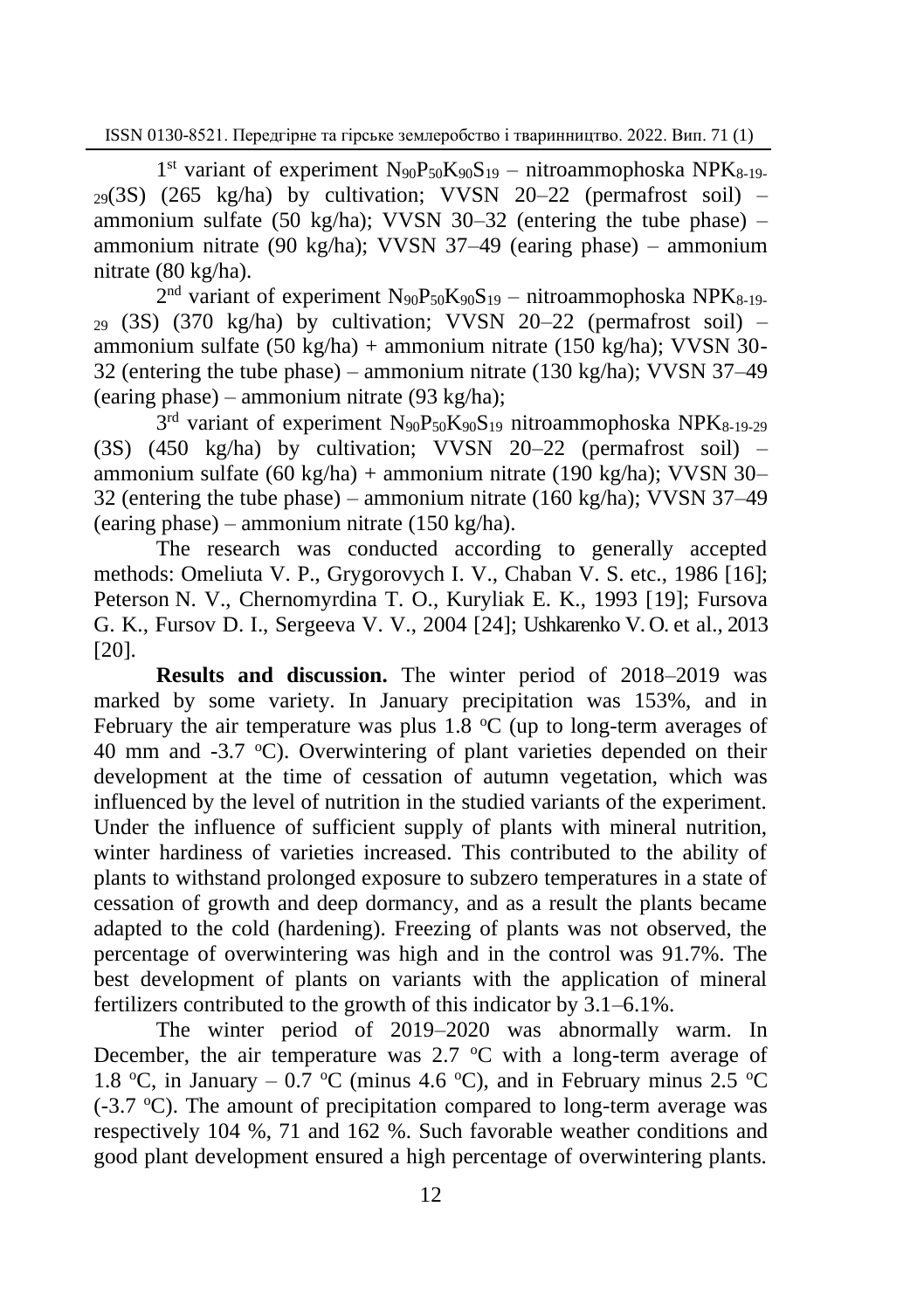In the variety Trudivnytsia myronivska, the percentage of overwintering of plants varied from 91.1% on control without fertilizers to 94.6 % on the norms of mineral fertilizers  $N_{220}P_{90}K_{160}S_{28}$ . The same trend was observed in MWI Vyshyvanka ‒ 91.6‒94.3 %, Hraciia bilotserkivska ‒ 92.0‒95.1, Kvitka poliv – 93.1–95.9, Vodohray – 92.7–96.0, Spivanka poliska – 93.4‒96.2 %. If we analyze the impact of mineral fertilizers on overwintering of plants, then in the control (without fertilizers) it was the lowest – 92.3 %, at the level of mineral nutrition  $N_{90}P_{50}K_{90}S_{19}$  increased by 1.3%. The increase in fertilizer application rates led to an increase in this indicator by 2.3–3.1 %.

Warm winter in 2020–2021 and high adaptive properties of varieties also contributed to good overwintering of plants. The obtained data confirm that the percentage of mineral fertilizers was 2.6–4.2% higher than the control. The increase in the application rates of phosphorus-potassium fertilizers and sulfur led to an increase in this indicator by 1.2–1.6 %.

During the research years (2019–2021) the average percentage of overwintering plants of winter wheat varieties under control (without fertilizers) was 91.5% (Table 1).

| $(2019 - 2021), %$          |      |      |      |         |                  |     |
|-----------------------------|------|------|------|---------|------------------|-----|
| Mineral fertilizer          | Year |      |      |         |                  |     |
| rate, d.r./ha               | 2019 | 2020 | 2021 | Average | $\pm$ to control |     |
| Control (without            |      |      |      |         |                  |     |
| fertilizers)                | 91,7 | 92,3 | 90,4 | 91,5    |                  |     |
| $N_{30}P_{50}K_{90}S_{19}$  | 94,8 | 93,6 | 93,0 | 93,8    | 2.3              |     |
| $N_{30}P_{70}K_{120}S_{21}$ | 96,3 | 94.6 | 94,2 | 95,0    | 3,5              | 1.2 |
| $N_{30}P_{90}K_{160}S_{28}$ | 97,8 | 95.4 | 94,6 | 95,9    | 4,4              | 2.1 |

**1. Average percentage of overwintering of soft winter wheat plants depending on the variety and application rates of mineral fertilizers (2019–2021), %**

 $LSD_{0.05}$  1,0 0,9 0,5

With the application of mineral fertilizers in the norm  $N_{30}P_{50}K_{90}S_{19}$ increased to 93.8% or 2.3 %. The best level of nutrition at higher application rates  $N_{30}P_{70}K_{120}S_{21}$  and  $N_{30}P_{90}K_{160}S_{28}$  provided a higher wintering rate of 95.0–95.9 %.

Establishing the leaf surface area of winter wheat varieties under the influence of mineral fertilizers, we found that over the years of research in the VIII stage of organogenesis, this figure was the highest. At the control the average leaf surface area of varieties was  $52.4$  thousand m<sup>2</sup>/ha, with the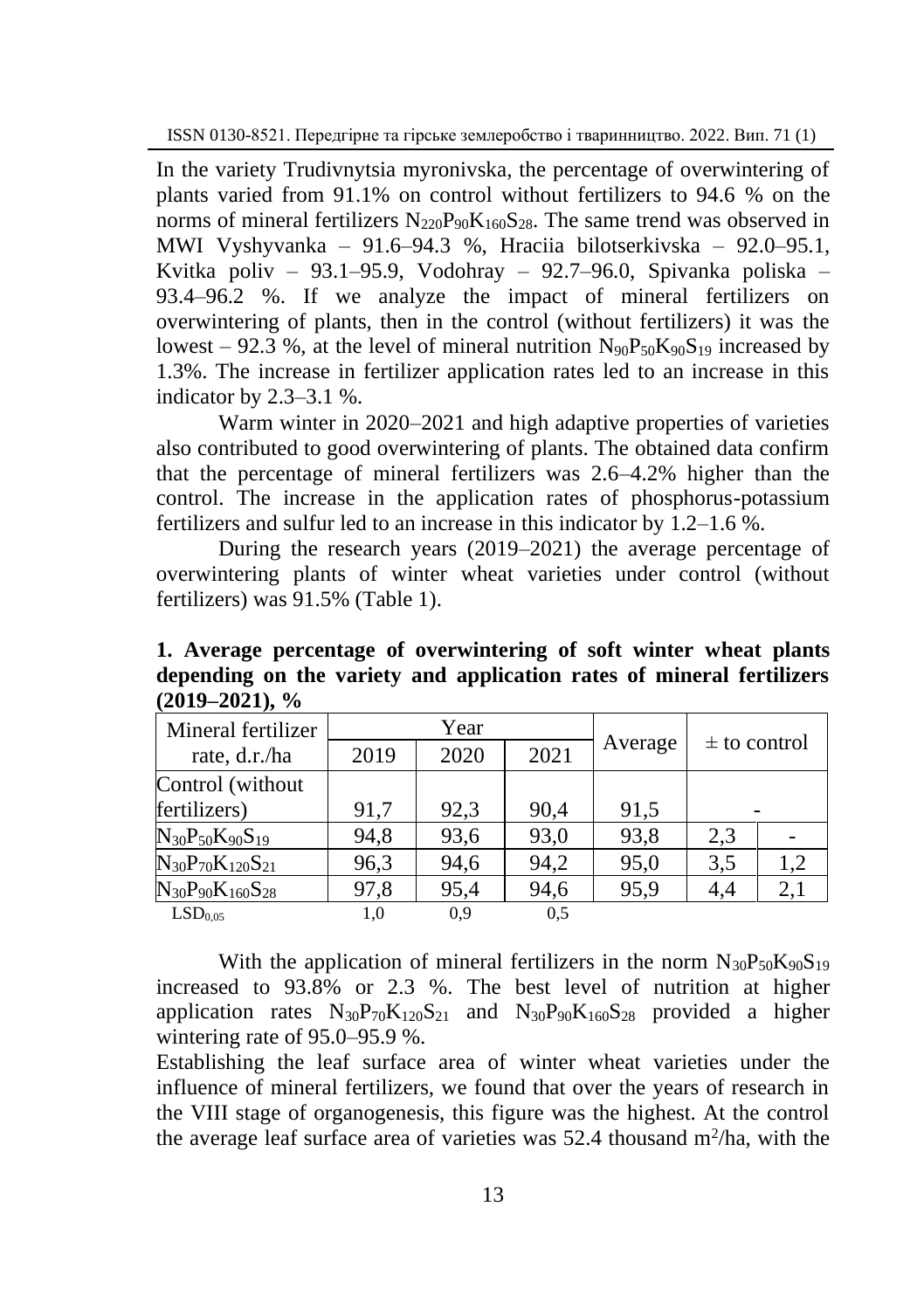introduction of  $N_{90}P_{50}K_{90}S_{19}$  increased by 1.8 thousand m<sup>2</sup>/ha and the highest (58.9 thousand m<sup>2</sup>) was by the  $N_{220}P_{90}K_{160}S_{28}$ .

A set of agricultural measures aimed at stabilizing plant nutrition conditions can significantly limit the adverse effects of diseases on crops, as the Western Forest-Steppe zone is specific. In the weather conditions of 2019–2021 vegetation periods the average percentage of winter wheat plant damage by powdery mildew ranged from 21.3 in control to 13.2 % by the norm of mineral fertilizers  $_0P_{90}K_{160}S_{28}$  (Table 2). At LSD<sub>0.05</sub> = 0.6 %, the development of dark brown leaf spot was observed the highest in the control (without fertilizers) and within the error between the levels of mineral nutrition of plants.

**2. Resistance of soft winter wheat plants' varieties to diseases depending on the norms of mineral fertilizers application (2019–2021), %**

| $\prime\,$                              |                                                 |                                          |                                                          |                                         |                                      |
|-----------------------------------------|-------------------------------------------------|------------------------------------------|----------------------------------------------------------|-----------------------------------------|--------------------------------------|
|                                         |                                                 | Leaves (VVSN 39)                         | Ear (VVSN 69)                                            |                                         |                                      |
| Rate of mineral<br>fertilizers, d.r./ha | graminis<br>powdery mildew<br>(DC)<br>(Erysiphe | dark brown leaf spot<br>(Fusarium Link.) | leaves' septoriosis<br>pptoria tritici Desm.<br>Septoria | septoriosis (Septoria<br>nodorum Berk.) | Link.)<br>fusarium wilt<br>(Fusarium |
| Control (without)                       |                                                 |                                          |                                                          |                                         |                                      |
| fertilizers)                            | 21,3                                            | 8,9                                      | 20,6                                                     | 3,9                                     | 1,9                                  |
| $N_{90}P_{50}K_{90}S_{19}$              | 15,4                                            | 5,7                                      | 16,3                                                     | 2,2                                     | 1,3                                  |
| $N_{168}P_{70}K_{120}S_{21}$            | 14,7                                            | 5,5                                      | 12,9                                                     | 2,1                                     | 1,0                                  |
| $N_{220}P_{90}K_{160}S_{28}$            | 13,2                                            | 5,1                                      | 12,0                                                     | 2,0                                     | 0,8                                  |
| LSD <sub>0.05</sub>                     | 2,6                                             | 0.6                                      | 2,5                                                      | 1,0                                     | 0,5                                  |

The largest lesion of leaves' septoriosis was in control  $-20.6\%$ . With the application of mineral fertilizers in the norm  $N_{168}P_{70}K_{120}S_{21}$  plants were more resistant to this disease, so the percentage of damage was lower by 7.7 % compared to control and 4.3 % lower than by the norm  $N_{90}P_{50}K_{90}S_{19}$ , and equivalent to higher  $- N_{220}P_{90}K_{160}S_{28}$ . According to the development of ear diseases, there is a general pattern  $-$  compared to the control, the percentage of them decreased by all rates of mineral fertilizers. With the increase in the rates of mineral fertilizers, the indicators of plant and ear structure increased (Table 3).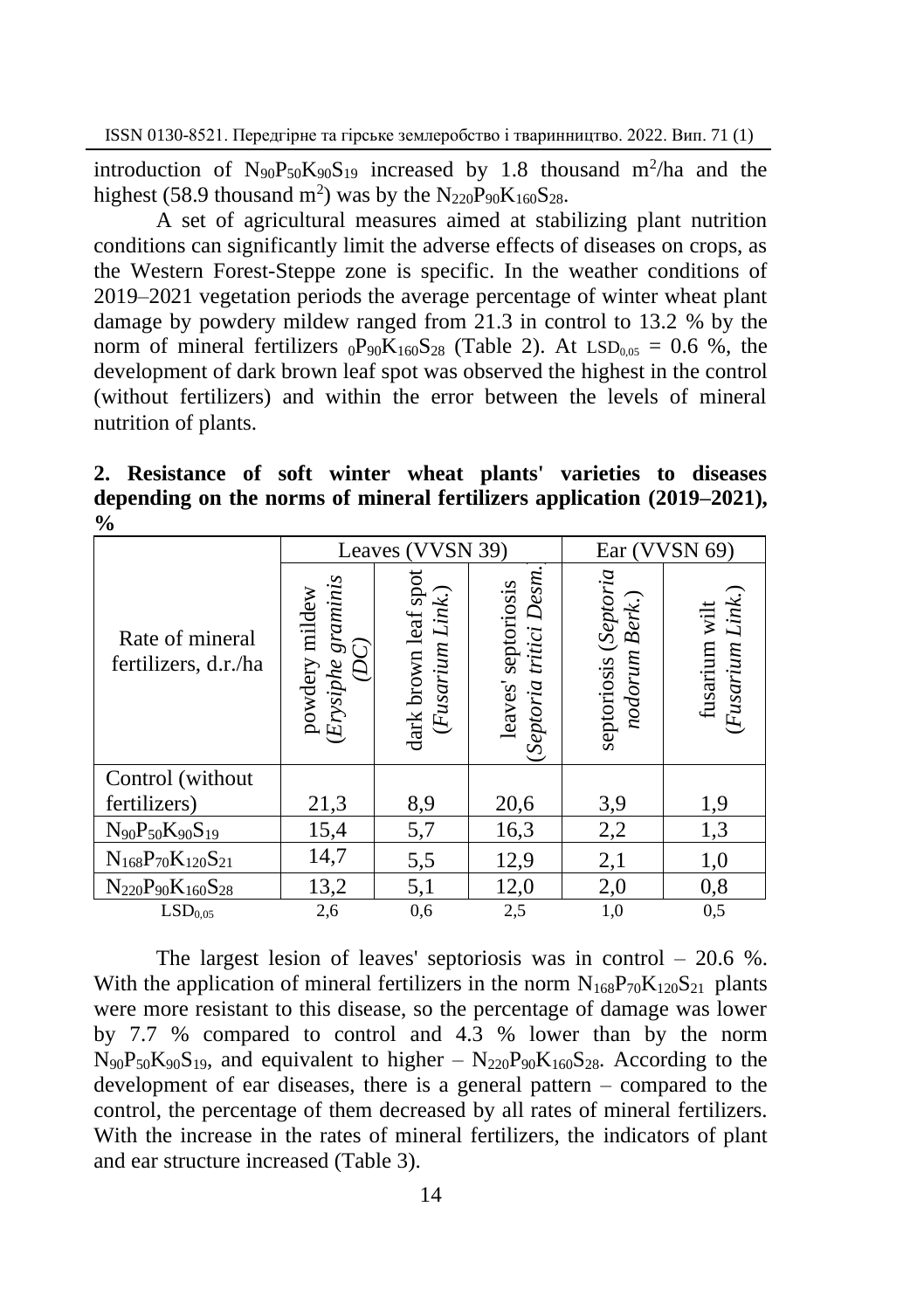| s of nuner-              |        |
|--------------------------|--------|
|                          |        |
| <b>ug on the norn</b>    |        |
|                          |        |
|                          |        |
|                          |        |
|                          |        |
|                          |        |
|                          |        |
| id ears of soft winter v |        |
|                          |        |
|                          |        |
|                          |        |
|                          |        |
| į                        | $\sim$ |
|                          |        |
| ot plant st              |        |
| $\overline{\phantom{a}}$ |        |
|                          |        |
|                          |        |

| grains,                                                                                                                              |                  |                                                                                              | $45,9+0,89$                                   |                                |                                                            | 0.10     |
|--------------------------------------------------------------------------------------------------------------------------------------|------------------|----------------------------------------------------------------------------------------------|-----------------------------------------------|--------------------------------|------------------------------------------------------------|----------|
|                                                                                                                                      |                  | $2,8\pm0,43$   $7,32\pm0,07$   $14,6\pm0,17$   $30,0\pm0,58$   $1,76\pm0,76$   $41,7\pm0,78$ |                                               | $2,39\pm1,12$ 46,4 $\pm0,92$   | $2,54\pm1,38$ $47,3\pm0,98$                                | 0,14     |
| Number of Number of Weight of Mass of 1000<br>the ear, pcs   spikelet, pcs   the plant, g  <br>spikelets in grains in the grain from |                  |                                                                                              | 8,76±0,13   17,5±0,24   44,0±0,61   2,21±0,98 | $51,0+0,69$                    | $3,91\pm0,96$ 10,1 $\pm0,20$ 20,2 $\pm0,37$ 57,0 $\pm0,77$ | 0.02     |
|                                                                                                                                      |                  |                                                                                              |                                               | $9,7+0,26$                     |                                                            | 0.04     |
| ទី                                                                                                                                   |                  |                                                                                              |                                               | $3,7\pm 0,75$   $9,84\pm 0,16$ |                                                            | 0.05     |
| Height of Number of Ear length,<br>shoots, pcs                                                                                       |                  |                                                                                              | $3,3\pm 0,64$                                 |                                |                                                            | 0.3      |
|                                                                                                                                      |                  | $39,3 \pm 1,12$                                                                              | $91,4 \pm 2,06$                               | $93,5+2,83$                    | $96,7\pm3,12$                                              | 1.0      |
| fertilizers, d.r./ha   plants, cm  <br>Rate of mineral                                                                               | Control (without | fertilizers)                                                                                 | $N_{90}P_{50}K_{90}S_{19}$                    | $N_{168}P_{70}K_{120}S_{21}$   | $N_{220}P_{90}K_{160}S_{28}$                               | $LSD$ os |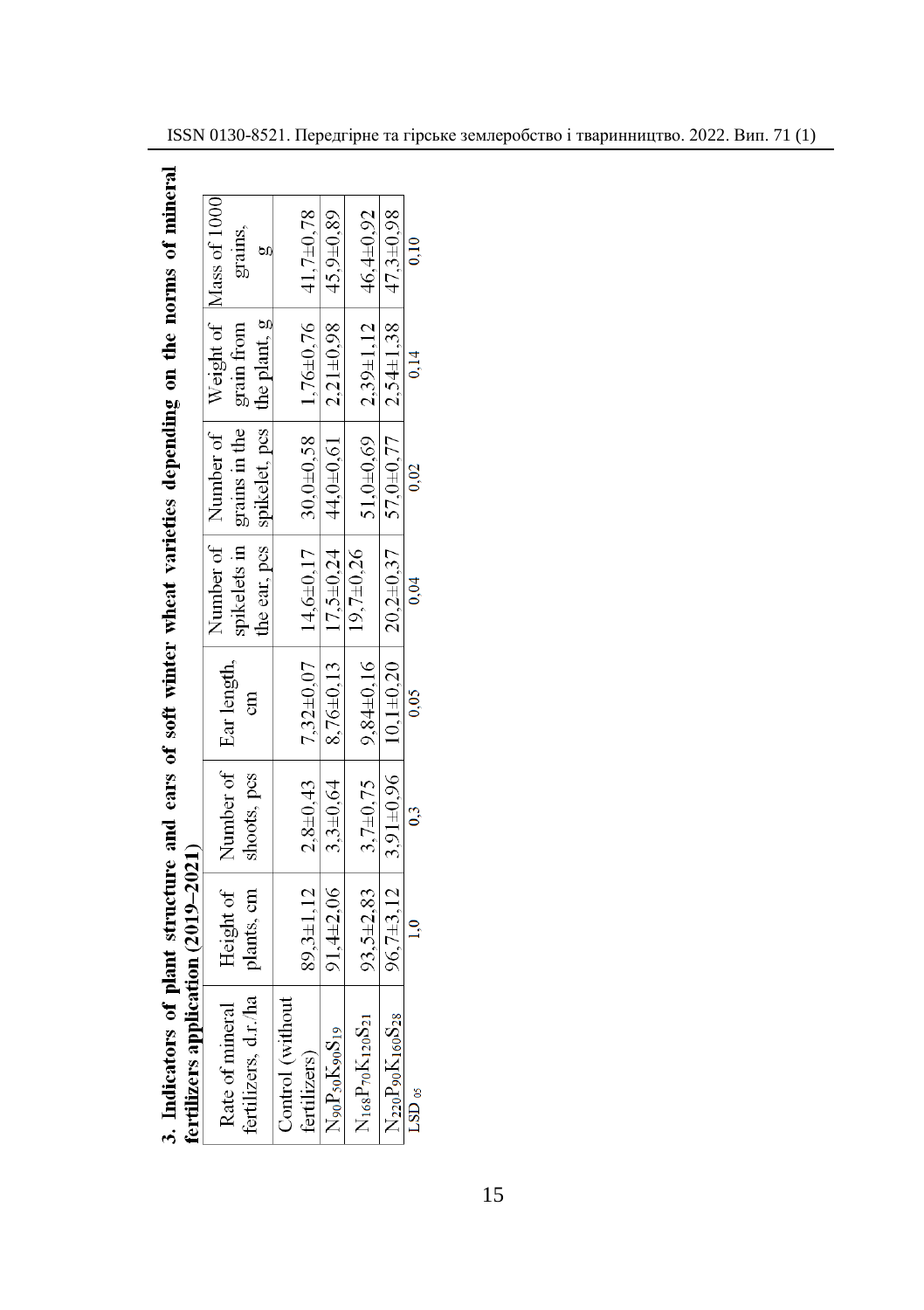Thus, the height of plants under control (without fertilizers) was 89.3 cm, and according to the norms of fertilizers  $N_{220}P_{90}K_{160}S_{28}$  was higher by 7.4 cm. The number of stems on the plant also increased from 2.8 to 3.9 pieces. The same trend was observed for the length of the ear (2.78 cm), the number of ears in the ear (5.5 pieces) and grains in the ear (27 pieces). The best nutrition background of winter wheat varieties contributed to the increase in grain weight of the plant and a higher weight of 1000 seeds.

Weather conditions of the vegetation period of 2019 contributed to the grain productivity of varieties within  $3.52$  (control)  $-7.43$  t/ha (rate of mineral fertilizers  $N_{220}P_{90}K_{160}S_{28}$ . Compared with the control, the significant increase in yield was  $0.96-3.91$  t/ha  $(LSD<sub>0.05</sub> = 0.55$  t/ha). In 2020 the lowest grain yield was provided by the control option (without the application of mineral fertilizers)  $-2.61$  t/ha, ie due to the natural fertility of the soil. By the application rates of  $N_{90}P_{50}K_{90}S_{19}$ , the highest increase to the control was obtained by 2.23 t/ha and the highest according to the norms of  $N_{220}P_{90}K_{160}S_{28} - 3.46$  t/ha.

Grain yield in 2021 varied from 2.32 in the control to 6.04 t/ha in the variant of mineral fertilizers  $N_{220}P_{90}K_{160}S_{28}$ . For LSD<sub>0.05</sub> = 0.42 t/ha, significant yield increases of 1.79–3.72 t/ha compared to control were provided by all norms of mineral fertilizers. Compared with the norm of mineral fertilizers  $N_{90}P_{50}K_{90}S_{19}$ , the increase in yield increased by 1.10 t/ha by the norm  $N_{168}P_{70}K_{120}S_{21}$  and 1.93 t/ha by  $N_{220}P_{90}K_{160}S_{28}$ .

During three years of research, the general pattern of increasing the yield of soft winter wheat varieties under the influence of mineral fertilizers was maintained. In the control (without fertilizers) the average grain yield was 2.82 t/ha (Table 4).

| Rate of mineral              | Year |      |      |         | $\pm$ to control |      |
|------------------------------|------|------|------|---------|------------------|------|
| fertilizers, d.r./ha         | 2019 | 2020 | 2021 | Average |                  |      |
| Control (without             |      |      |      |         |                  |      |
| fertilizers)                 | 3,52 | 2,61 | 2,32 | 2,82    |                  |      |
| $N_{90}P_{50}K_{90}S_{19}$   | 4,48 | 4,84 | 4,11 | 4,48    | 1,66             |      |
| $N_{168}P_{70}K_{120}S_{21}$ | 5,81 | 5,61 | 5,47 | 5,57    | 2,75             | 1,09 |
| $N_{220}P_{90}K_{160}S_{28}$ | 7,43 | 6,07 | 6,04 | 6,51    | 3,69             | 2,03 |
| LSD <sub>0.05</sub>          | 0.50 | 0.36 | 0.42 |         |                  |      |

**4. Average grain yield of soft winter wheat varieties depending on the rates of mineral fertilizers (2019–2021)**

In the variant with the introduction of a lower rate of mineral fertilizers, the varieties formed a higher yield compared to the control by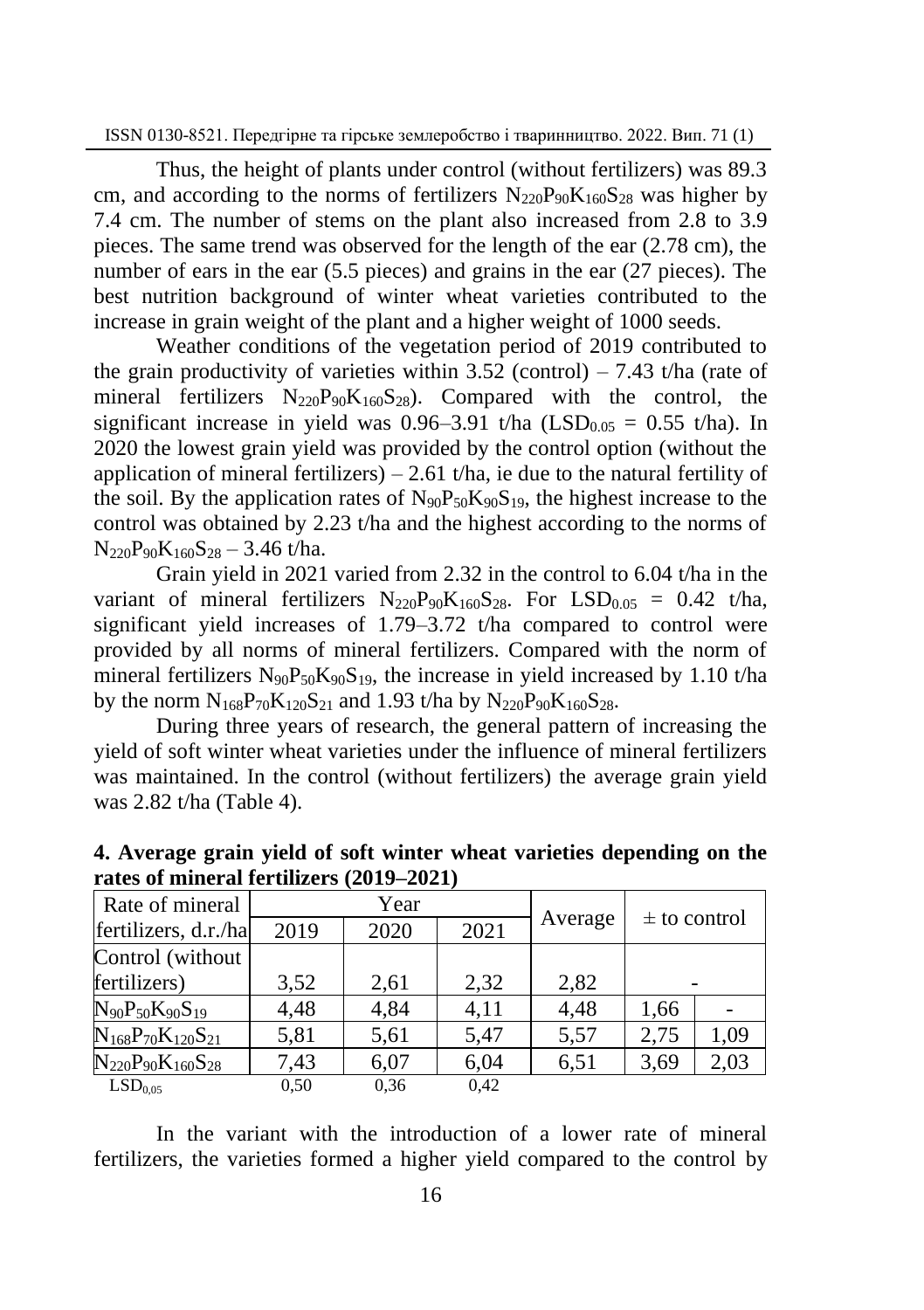1.66 t/ha. Significantly higher growth was provided by  $N_{168}P_{70}K_{120}S_{21}$  and  $N_{220}P_{90}K_{160}S_{28}$ , respectively 2.75 and 3.69 t/ha.

### **Conclusions**

1. On the background of mineral nutrition of plants of soft winter wheat varieties, their best growth and development was observed in the autumn period, which provided a 3.1–6.1% higher overwintering compared to the control (without fertilizers).

2. With the application of mineral fertilizers the varieties formed a larger leaf area by  $1.8-6.5$  thousand m<sup>2</sup>/ha.

3. With optimal nutrition plant varieties were more resistant to disease, the percentage of lesions decreased, in particular, powdery mildew by: 8.1%, dark brown spot  $-3.8$ , leaf septoriosis  $-8.6$ , ear septoriosis and fusarium  $-0.6-1.1$  %.

4. Application rate  $N_{90}P_{50}K_{90}S_{19}$  (nitroammophoska NPK $_{8-19-29}$  (3S) -450 kg/ha by cultivation; VVSN 20–22 (permafrost soil) ammonium sulfate  $-60 \text{ kg/ha} +$  ammonium nitrate  $-190 \text{ kg/ha}$ ; VVSN 30-32 (phase of plants entering the tube) ammonium nitrate  $-160$  kg/ha; VVSN 37-49 (earing phase) ammonium nitrate  $-150 \text{ kg/ha}$  provided a significant increase in grain yield  $-3.69$  t/ha.

#### **Список використаної літератури**

1. Волощук І. С. Вплив зміни клімату на вирощування насіння пшениці озимої в зоні Західного Лісостепу України. *Передгірне та гірське землеробство і тваринництво.* 2017. Вип. 62. С. 3–17.

2. Волощук І. С. Погодні умови як чинник визначення зон екологічного насінництва пшениці озимої. *Передгірне та гірське землеробство і тваринництво.* 2018. Вип. 64. С. 31–43.

3. Гамаюнова В. В., Падальцева О. І., Тімошина Л. С. Ефективність мінеральних добрив під озиму пшеницю залежно від умов року. *Перспектива ХДАУ*. 2005. Вип. 4. С. 79–82.

4. Господаренко Г. М., Черно О. Д. Баланс основних елементів живлення в ґрунті за тривалого застосування добрив у польовій сівозміні. *Землеробство*. 2015. Вип. 2. С. 47–50.

5. Добрива та їх використання : довідник / І. У. Марчук та ін. Київ : Арістей, 2010. 254 с.

6. За 20 років середня врожайність

#### **References**

1. Voloshchuk I. S. The impact of climate change on the cultivation of winter wheat seeds in the Western Forest-Steppe zone of Ukraine. *Peredhirne ta hirske zemlerobstvo i tvarynnytstvo*. 2017. Issue 62. Р. 3–17.

2. Voloshhuk I. S. Weather conditions as a factor in determining the zones of ecological seed production of winter wheat. *Peredhirne ta hirske zemlerobstvo i tvarynnytstvo*. 2018. Issue 64. Р. 31–43.

3. Hamaiunova V. V., Padaltseva O. I., Timoshyna L. S. Efficiency of mineral fertilizers for winter wheat depending on the conditions of the year. *Perspektyva KhDAU*. 2005. Issue 4. Р. 79–82.

4. Hospodarenko H. M., Cherno O. D. The balance of the main nutrients in the soil with long-term use of fertilizers in the field crop rotation. *Zemlerobstvo*. 2015. Issue 2. Р. 47–50.

5. Fertilizers and their uses : a guide / I. U. Marchuk et al. Kyiv : Aristei, 2010. 254 р.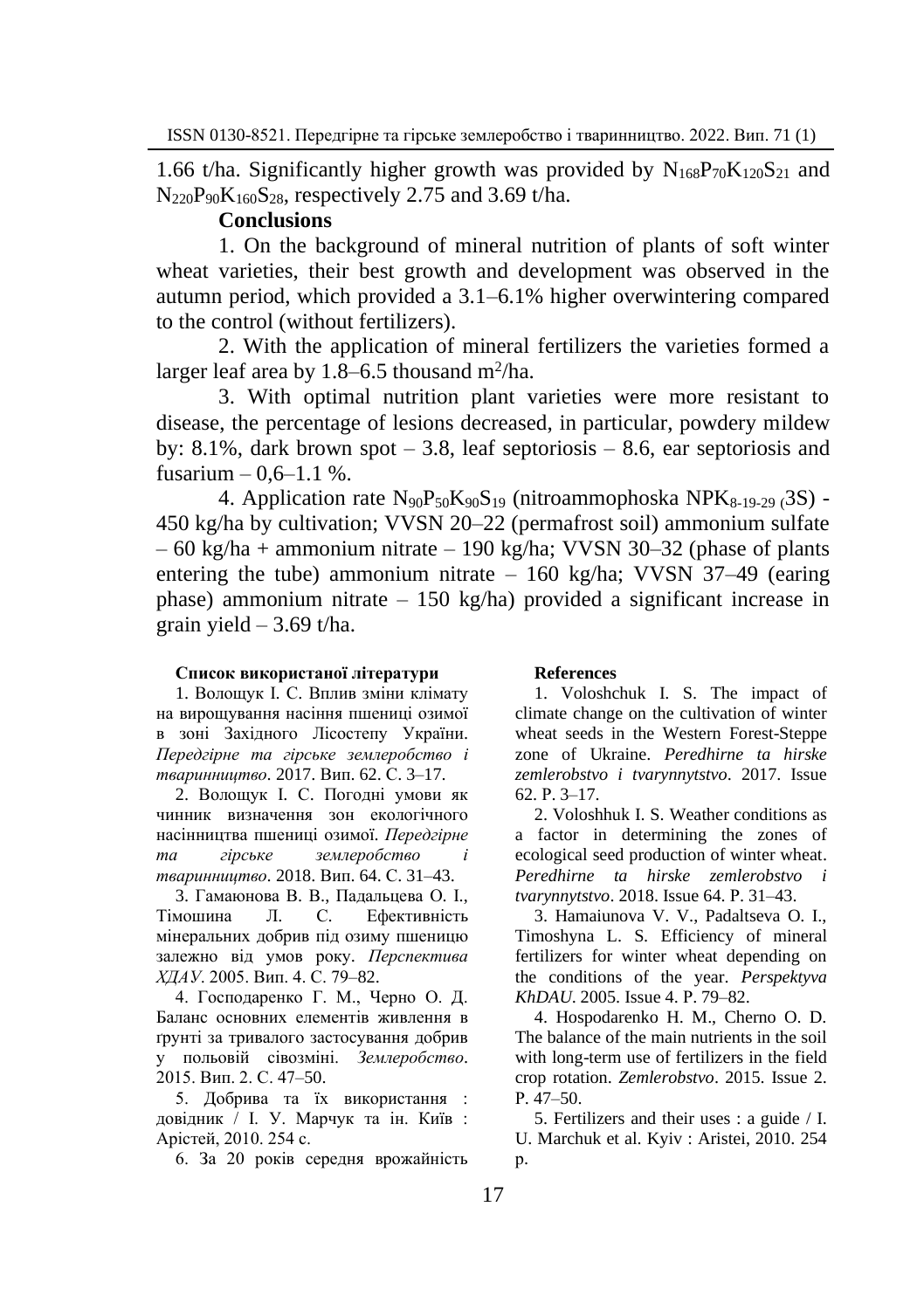пшениці в Україні зросла на 44 %. URL: [http://agronews.ua/node/71051 \(дата](http://agronews.ua/node/71051%20(дата%20звернення:%2026.11.2021).%0d3)  [звернення: 26.11.2021\).](http://agronews.ua/node/71051%20(дата%20звернення:%2026.11.2021).%0d3)

7. Засвоєння основних елементів живлення з ґрунту й мінеральних добрив пшеницею озимою на чорноземі опідзоленому Правобережного Лісостепу України / Г. М. Господаренко та ін. *Вісник аграрної науки Причорномор'я*. 2020. Вип. 3. С. 35–44. DOI: 10.31521/2313-092X/2020-3(107).

8. Кавунець В. П., Кочмарський В. С. Насінництво пшениці озимої / за ред. В. П. Кавунця. Миронівка, 2011. 319 с.

9. Камінський В. Ф., Сайко В. Ф. Використання земельних ресурсів в агропромисловому виробництві України у контексті світового стабільного розвитку. *Землеробство*. 2013. Вип. 85. С. 3–13.

10. Камінський В. Ф. Науковометодичні основи досліджень з розроблення технологій вирощування сільськогосподарських культур. *Збірник наукових праць Національного наукового центру «Інститут землеробства НААН»*. 2013. Вип. 1/2. С. 3–9.

11. Кириченко В. В., Костромітін В. М., Колісник В. І. Агроекологічні проблеми удосконалення існуючих і розробки нових технологій вирощування польових культур. *Агротехнологія польових культур* : зб. наук. праць УААН / Ін-т рослинництва імені В. Я. Юр'єва. Харків, 2009. С. 22–44.

12. Крамарьов С. М., Жемела Г. П., Шакалій С. М. Продуктивність та якість зерна пшениці м'якої озимої залежно від мінерального живлення в умовах Лівобережного Лісостепу України. *Бюлетень Інституту сільського господарства степової зони НААН України*. 2014. № 6. С. 61–67.

13. Кривошеїн О. О., Однолєток Л. П., Дзюба Л. П. Оцінка впливу погодних умов та організаційно-технологічних заходів на урожайність озимої пшениці за її кліматичним потенціалом. *Наукові праці УкрНДГМІ*. 2016. Вип. 269. С. 151– 158.

6. Over 20 years, the average wheat yield in Ukraine has increased by 44 %. URL: http://agronews.ua/node/71051 (last [accessed: 26.11.2021\).](http://agronews.ua/node/71051%20(дата%20звернення:%2026.11.2021).%0d3)

7. Assimilation of the main nutrients from the soil and mineral fertilizers by winter wheat on the podzolized chernozem of the Right-Bank Forest-Steppe of Ukraine / H. M. Hospodarenko et al. *Visnyk ahrarnoi nauky Prychornomor'ia*. 2020. Issue 3. Р. 35–44. DOI: 10.31521/2313- 092X/2020-3(107).

8. Kavunets V. P., Kochmarskyi V. S. Winter wheat seed production / za red. V. P. Kavuntsia. Myronivka, 2011. 319 р.

9. Kaminskyi V. F., Saiko V. F. The use of land resources in agro-industrial production in the context of global sustainable development. *Zemlerobstvo*. 2013. Issue 85. Р. 3–13.

10. Kaminskyi V. F. Scientific and methodological foundations of research on the development of technologies for growing crops. *Zbirnyk naukovykh prats Natsionalnoho naukovoho tsentru «Instytut zemlerobstva NAAN*». 2013. Issue 1/2. Р. 3–9.

11. Kyrychenko V. V., Kostromitin V. M., Kolisnyk V. I. Agroecological problems of improving existing and developing new technologies for growing field crops. *Ahrotekhnolohiia polovykh kultur* : zb. nauk. prats UAAN / In-t roslynnytstva imeni V. Ya. Yur'ieva. Kharkiv, 2009. Р. 22–44.

12. Kramarov S. M., Zhemela H. P., Shakalii S. M. Productivity and grain quality of soft winter wheat depending on mineral nutrition in the conditions of the left-bank Forest-Steppe. *Biuleten Instytutu silskoho hospodarstva stepovoi zony NAAN Ukrainy*. 2014. No 6. Р. 61–67.

13. Kryvoshein O. O., Odnolietok L. P., Dziuba L. P. Assessment of the influence of weather conditions and organizational and technological measures on the yield of winter wheat according to its climatic potential. *Naukovi pratsi UkrNDHMI*. 2016. Issue 269. Р. 151–158.

14. Liubych V. V. Productivity of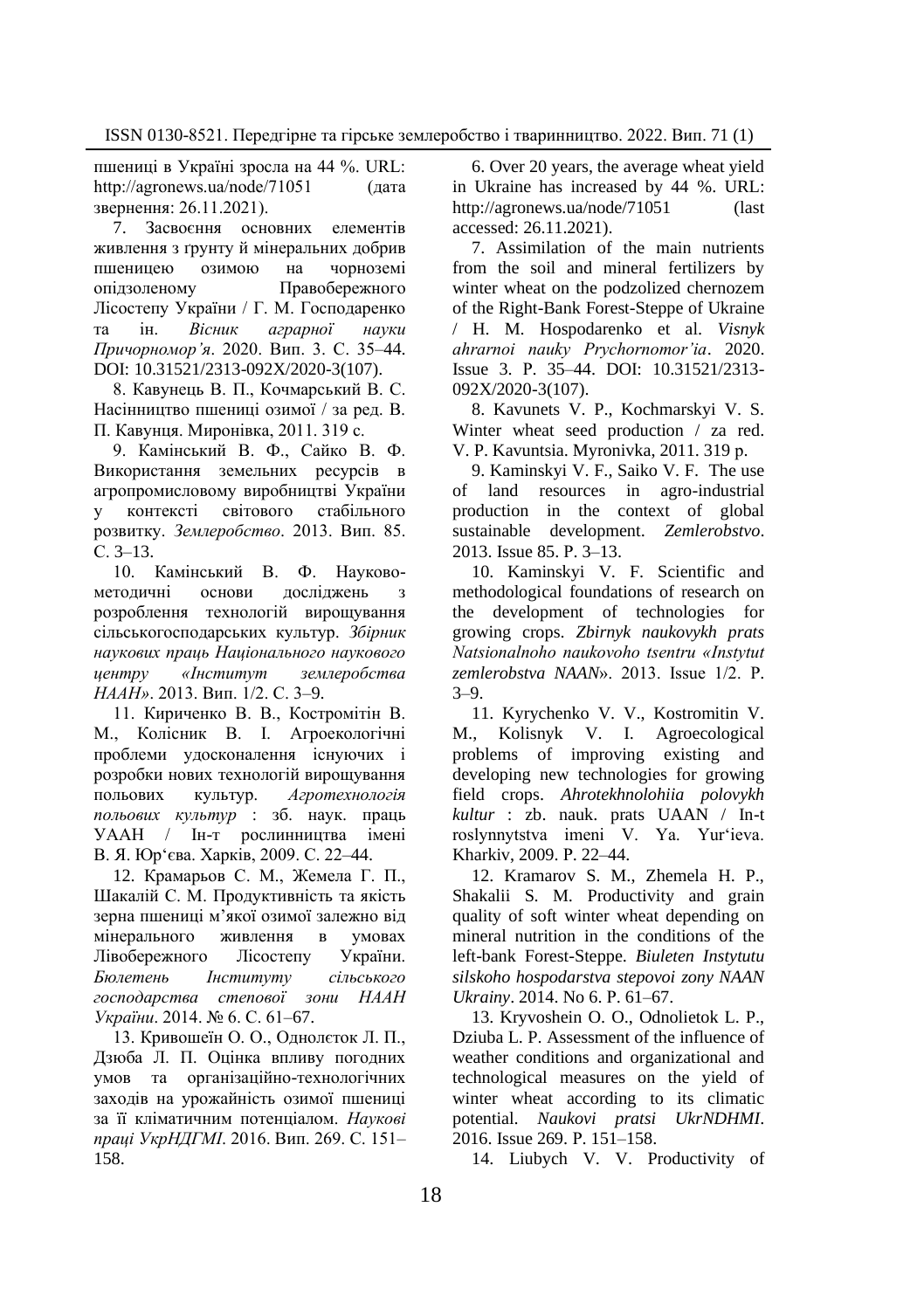14. Любич В. В. Продуктивність сортів і ліній пшениць залежно від абіотичних і біотичних чинників. *Вісник аграрної науки Причорномор'я*. 2017. Вип. 3. С. 146–160.

15. Месель-Веселяк В. Я. Виробництво зернових культур в Україні: потенційні можливості. *Економіка АПК*. 2018. № 5. С. 5–14.

16. Облік шкідників і хвороб сільськогосподарських культур / В. П. Омелюта та ін. ; за ред. В. П. Омелюти. Київ : Урожай, 1986. 286 с.

17. Оверченко Б. П. Вплив мінеральних добрив на врожайність та якість зерна пшениці озимої. *Вісник аграрної науки*. 2003. № 6. С. 29–30.

18. Панасюк Н. Г. Урожай і якість зерна озимої пшениці залежно від удобрення та попередників у сівозміні. *Вісник аграрної науки*. 2005. № 9. С. 72– 73.

19. Петерсон Н. В., Черномирдіна Т. О., Куриляк Є. К. Практикум з фізіології рослин / за ред. Н. В. Петерсон. Київ : Вид-во УСГА, 1993. С. 76–80.

20. Статистичний аналіз результатів польових дослідів у землеробстві / В. О. Ушкаренко та ін. Херсон : Айлант, 2013. 378 с.

21. Ткачук К. С., Богдан Т. З. Азотний обмін і адаптація рослин до умов живлення. Київ : Аверс, 2000. 200 с.

22. Тогачинська О. В., Тимощук Т. М. Оцінка технології вирощування пшениці озимої за еколого-агрохімічними показниками темно-сірого опідзоленого ґрунту. *Вісник Полтавської державної аграрної академії*. 2017. № 1/2. С. 56–63.

23. Фурманець М. Г. Дія систем удобрення та попередників на врожай і якість пшениці озимої. *Вісник Сумського національного аграрного університету*. 2012. № 9 (24). С. 34–39.

24. Фурсова Г. К., Фурсов Д. І., Сергєєва В. В. Рослинництво : лабораторно-практичні заняття. *Зернові культури* : навч. посіб. / за ред. Г. К. Фурсової. Харків : Ексклюзив, 2004. Ч. 1. 380 с.

varieties and lines of wheat depending on abiotic and biotic factors. *Visnyk ahrarnoi nauky Prychornomoria.* 2017. Issue 3. Р. 146–160.

15. Mesel-Veseliak V. Ya. Cereal production in Ukraine: potential opportunities. *Ekonomika APK*. 2018. Nо. 5. Р. 5–14.

16. Accounting for pests and diseases of crops / V. P. Omeliuta et al. ; za red. V. P. Omeliuty. Kyiv : Urozhai, 1986. 286 p.

17. Overchenko B. P. The impact of mineral fertilizers on the yield and grain quality of winter wheat. *Visnyk ahrarnoi nauky*. 2003. Nо. 6. Р. 29–30.

18. Panasiuk N. H. Yield and grain quality of winter wheat depending on fertilizer and predecessors in crop rotation. *Visnyk ahrarnoi nauky*. 2005. Nо. 9. Р. 72–73.

19. Peterson N. V., Chernomyrdina T. O., Kuryliak Ye. K. Workshop on plant physiology / za red. N. V. Peterson. Kyiv : Vyd-vo USHA, 1993. Р. 76–80.

20. Statistical analysis of the results of field experiments in agriculture / V. O. Ushkarenko et al. Kherson : Ailant, 2013. 378 р.

21. Tkachuk K. S., Bohdan T. Z. Nitrogen metabolism and adaptation of plants to nutritional conditions. Kyiv : Avers, 2000. 200 р.

22. Tohachynska O. V., Tymoshchuk T. M. Evaluation of technology for growing winter wheat on the basis of environmental and agrochemical indicators of dark gray podzolized soil. *Visnyk Poltavskoi derzhavnoi ahrarnoi akademii*. 2017. Nо. 1/2. Р. 56–63.

23. Furmanets M. H. The effect of fertilizer systems and predecessors on the yield and quality of winter wheat. *Visnyk Sumskoho natsionalnoho ahrarnoho universytetu.* 2012. Nо. 9 (24). Р. 34–39.

24. Fursova H. K., Fursov D. I., Serhieieva V. V. Plant growing : laboratory and practical classes. *Cereal crops* : textbook. allowance / za red. H. K. Fursovoi. Kharkiv : Ekskliuzyv, 2004. Part 1. 380 p.

25. Tsvei Ya. P., Petrova O. T.,